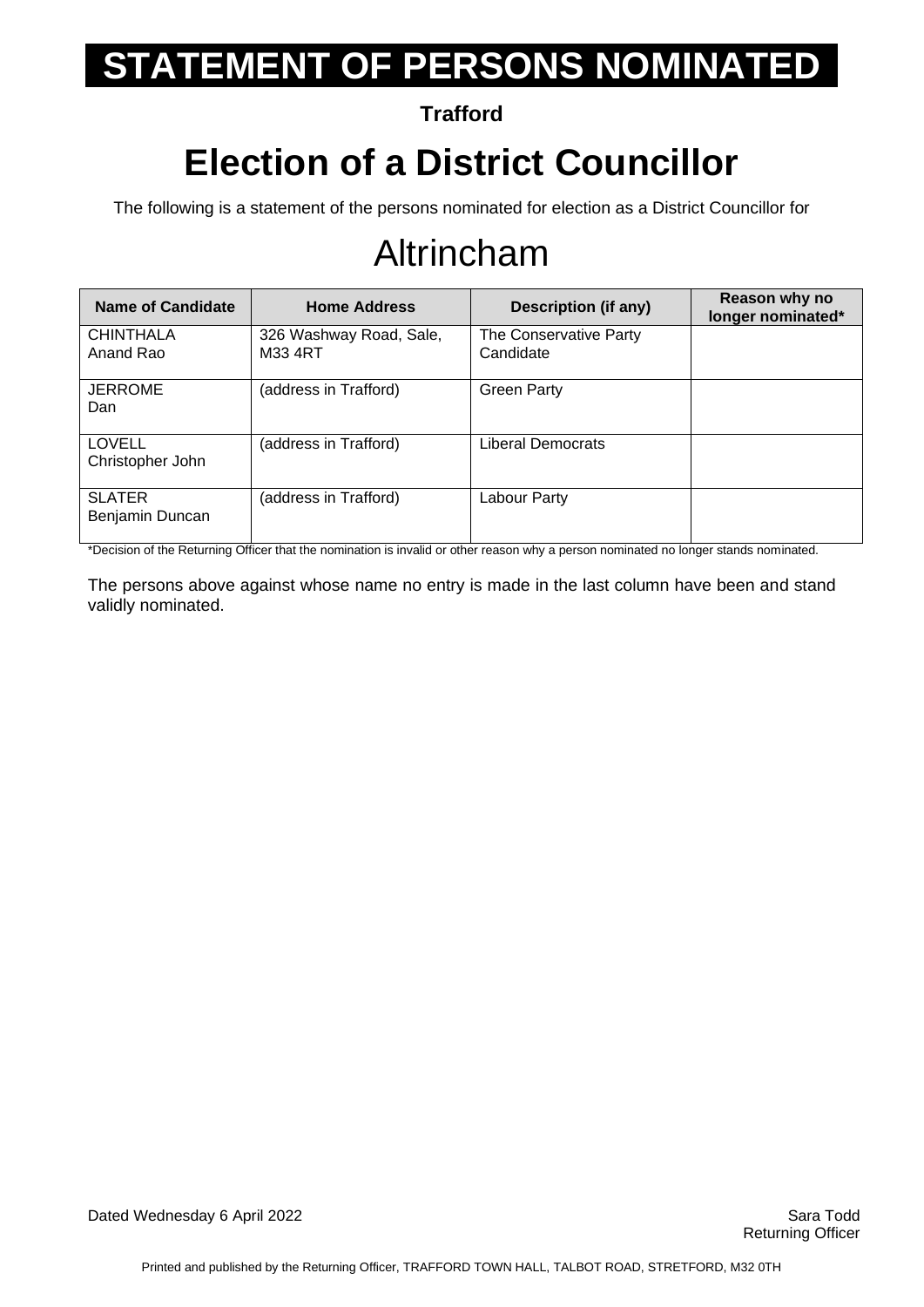#### **Trafford**

## **Election of a District Councillor**

The following is a statement of the persons nominated for election as a District Councillor for

## Ashton Upon Mersey

| Name of Candidate                             | <b>Home Address</b>                | Description (if any)                | Reason why no<br>longer nominated* |
|-----------------------------------------------|------------------------------------|-------------------------------------|------------------------------------|
| <b>DWYER</b><br>Kay Georgette                 | (address in Trafford)              | The Conservative Party<br>Candidate |                                    |
| <b>KIERMAN</b><br>David Joseph                | (address in Trafford)              | Liberal Democrats                   |                                    |
| O'BRIEN<br>Tony                               | (address in Trafford)              | Labour Party                        |                                    |
| ROBERTSON-<br><b>BROWN</b><br>Caroline Louise | 10 Bowness Drive, Sale,<br>M33 6WH | <b>Green Party</b>                  |                                    |

\*Decision of the Returning Officer that the nomination is invalid or other reason why a person nominated no longer stands nominated.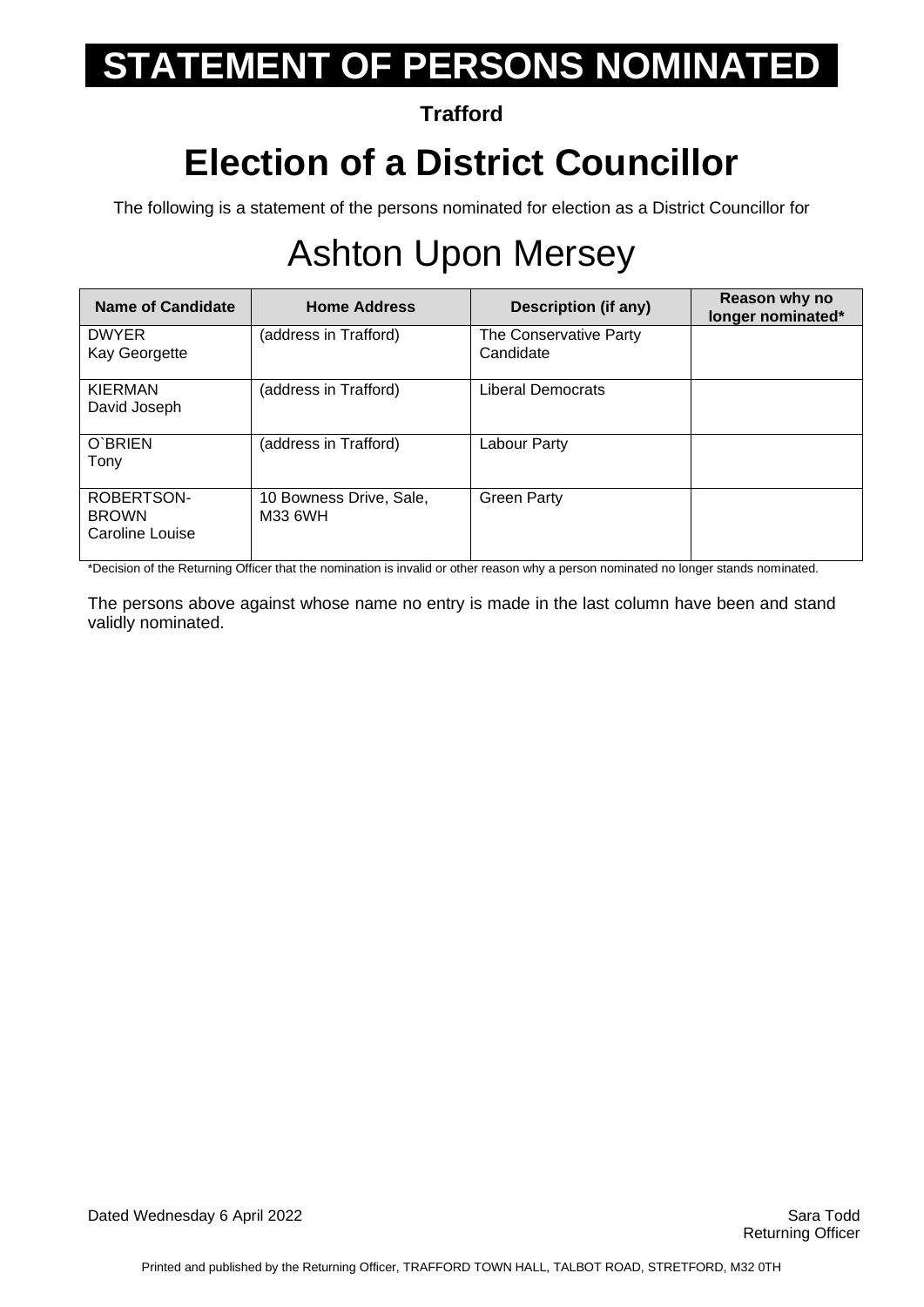**Trafford**

### **Election of a District Councillor**

The following is a statement of the persons nominated for election as a District Councillor for

#### Bowdon

| <b>Name of Candidate</b>                   | <b>Home Address</b>                               | Description (if any)                | Reason why no<br>longer nominated* |
|--------------------------------------------|---------------------------------------------------|-------------------------------------|------------------------------------|
| <b>HAGUE</b><br><b>Thomas Robert</b>       | 19 Priory Street, Bowdon,<br>Altrincham, WA14 3BQ | Labour Party                        |                                    |
| <b>TOLHURST-</b><br><b>CLEAVER</b><br>Ludo | (address in Trafford)                             | Liberal Democrats                   |                                    |
| <b>TWOSE</b><br>Gareth Adam                | (address in Trafford)                             | <b>Green Party</b>                  |                                    |
| ZHI.<br>Shengke                            | 5 South Road, Bowdon,<br><b>WA14 2JZ</b>          | The Conservative Party<br>Candidate |                                    |

\*Decision of the Returning Officer that the nomination is invalid or other reason why a person nominated no longer stands nominated.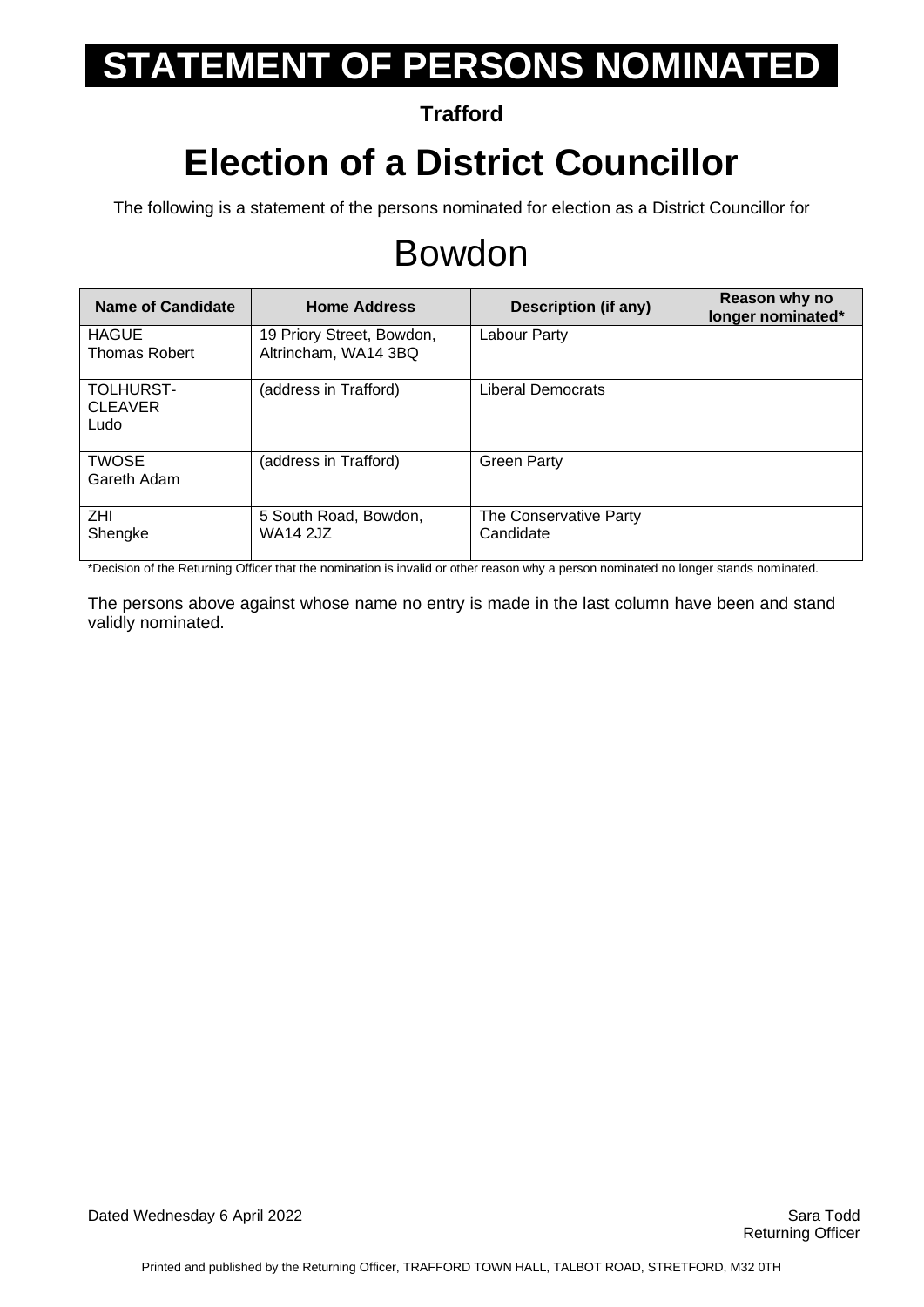#### **Trafford**

## **Election of a District Councillor**

The following is a statement of the persons nominated for election as a District Councillor for

## **Broadheath**

| <b>Name of Candidate</b>                  | <b>Home Address</b>                                         | <b>Description (if any)</b>         | Reason why no<br>longer nominated* |
|-------------------------------------------|-------------------------------------------------------------|-------------------------------------|------------------------------------|
| <b>CHAKRABORTY</b><br>Kaushik             | 9 Etchells Road, West<br>Timperley, Altrincham, WA14<br>5XS | The Conservative Party<br>Candidate |                                    |
| <b>FARNDON</b><br>Stephen John            | 14 Haydock Avenue, Sale,<br>M33 4GX                         | Independent                         |                                    |
| <b>MARRITT</b><br><b>Christopher Paul</b> | 8 Kensington Grove,<br>Timperley, Altrincham, WA14<br>5AF   | Liberal Democrats                   |                                    |
| <b>WHYTE</b><br>Amy Marie                 | 3 Link Road, Sale, M33 4HW                                  | Labour Party                        |                                    |
| <b>YOUNG</b><br>Alexander Philip          | (address in Trafford)                                       | <b>Green Party</b>                  |                                    |

\*Decision of the Returning Officer that the nomination is invalid or other reason why a person nominated no longer stands nominated.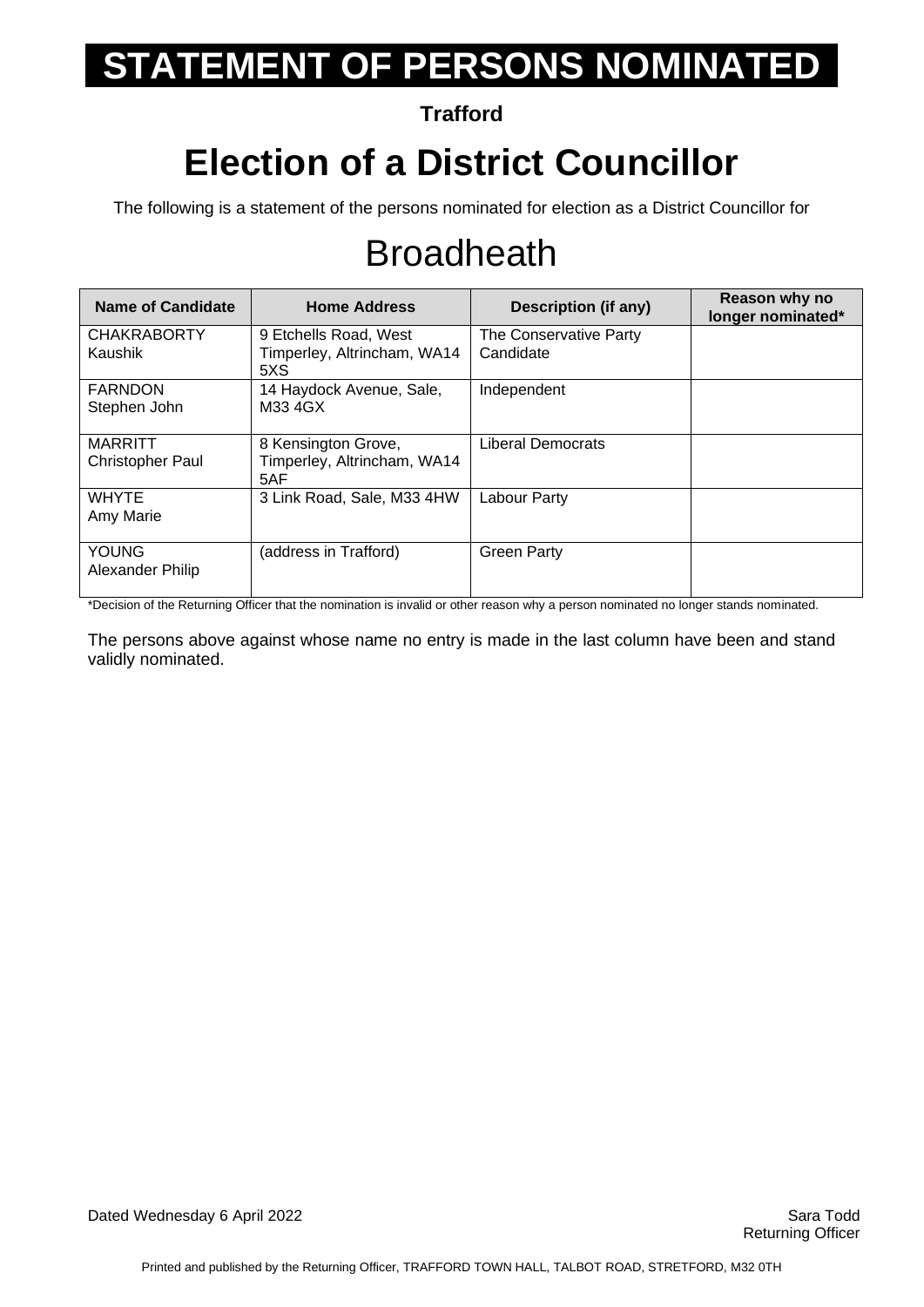**Trafford**

## **Election of a District Councillor**

The following is a statement of the persons nominated for election as a District Councillor for

## **Brooklands**

| Name of Candidate            | <b>Home Address</b>                          | Description (if any)                | Reason why no<br>longer nominated* |
|------------------------------|----------------------------------------------|-------------------------------------|------------------------------------|
| ASPDEN<br>Renate Helga       | (address in Trafford)                        | <b>Green Party</b>                  |                                    |
| <b>CLIFF</b><br>Pauline Anne | (address in Trafford)                        | Liberal Democrats                   |                                    |
| <b>HART</b><br>Adrian Scott  | 13 Bromley Road, Sale,<br>Cheshire, M33 3QG  | The Conservative Party<br>Candidate |                                    |
| <b>JONES</b><br>Will         | 57 Heyes Lane, Timperley,<br><b>WA15 6DZ</b> | Labour Party                        |                                    |

\*Decision of the Returning Officer that the nomination is invalid or other reason why a person nominated no longer stands nominated.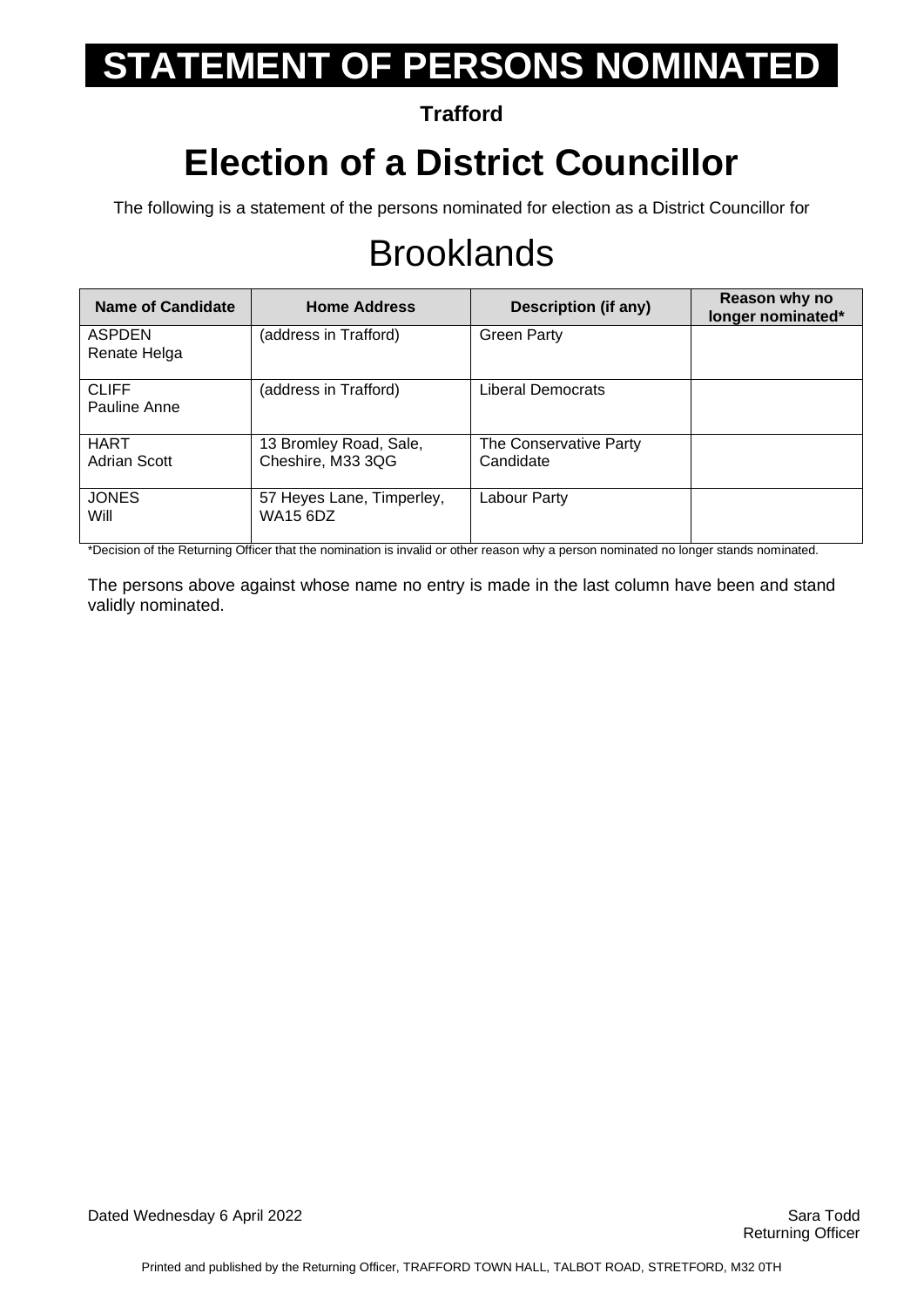#### **Trafford**

## **Election of a District Councillor**

The following is a statement of the persons nominated for election as a District Councillor for

## Bucklow-St Martins

| Name of Candidate             | <b>Home Address</b>                                        | Description (if any)                | Reason why no<br>longer nominated* |
|-------------------------------|------------------------------------------------------------|-------------------------------------|------------------------------------|
| CAPUCHO PAULO<br>Rodrigo      | 84 Pickford Court, Chorlton<br>Road, Old Trafford, M15 4AZ | <b>Green Party</b>                  |                                    |
| <b>NEW</b><br>Adele Louise    | (address in Trafford)                                      | Labour and Co-operative<br>Party    |                                    |
| <b>TOWERS</b><br>Gary         | (address in Trafford)                                      | The Conservative Party<br>Candidate |                                    |
| <b>WRIGHT</b><br>Simon Andrew | (address in Trafford)                                      | Liberal Democrats                   |                                    |

\*Decision of the Returning Officer that the nomination is invalid or other reason why a person nominated no longer stands nominated.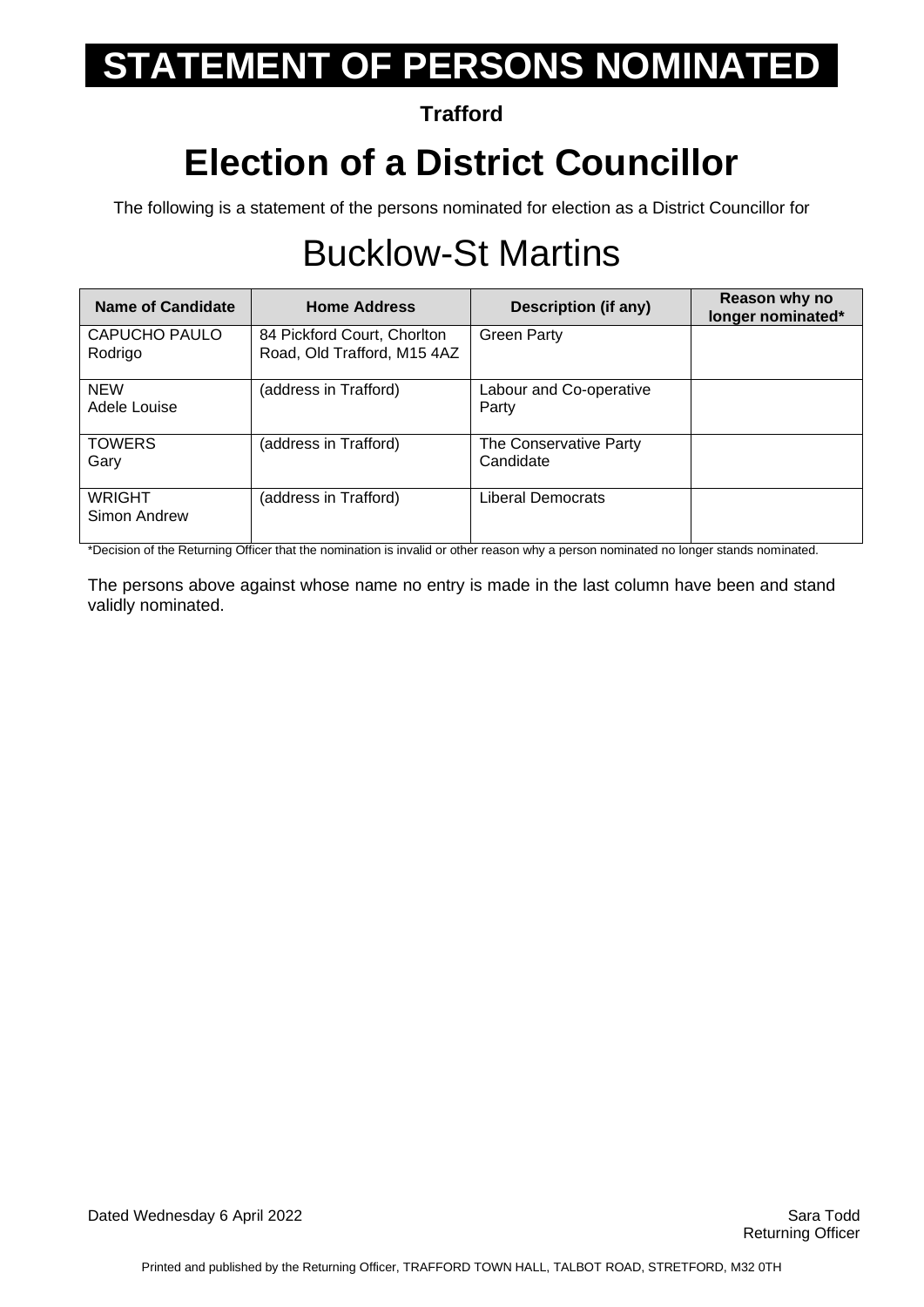**Trafford**

### **Election of a District Councillor**

The following is a statement of the persons nominated for election as a District Councillor for

## **Clifford**

| <b>Name of Candidate</b>       | <b>Home Address</b>                             | Description (if any)                | Reason why no<br>longer nominated* |
|--------------------------------|-------------------------------------------------|-------------------------------------|------------------------------------|
| <b>LIJO</b><br>Limna           | (address in Trafford)                           | The Conservative Party<br>Candidate |                                    |
| <b>MAYO</b><br>Jess            | (address in Trafford)                           | <b>Green Party</b>                  |                                    |
| <b>REYES</b><br>John Anthony   | 17 Haig Road, Stretford,<br>Manchester, M32 0DS | <b>Liberal Democrats</b>            |                                    |
| <b>TAYLOR</b><br>Sophie Rachel | (address in Trafford)                           | Labour Party                        |                                    |

\*Decision of the Returning Officer that the nomination is invalid or other reason why a person nominated no longer stands nominated.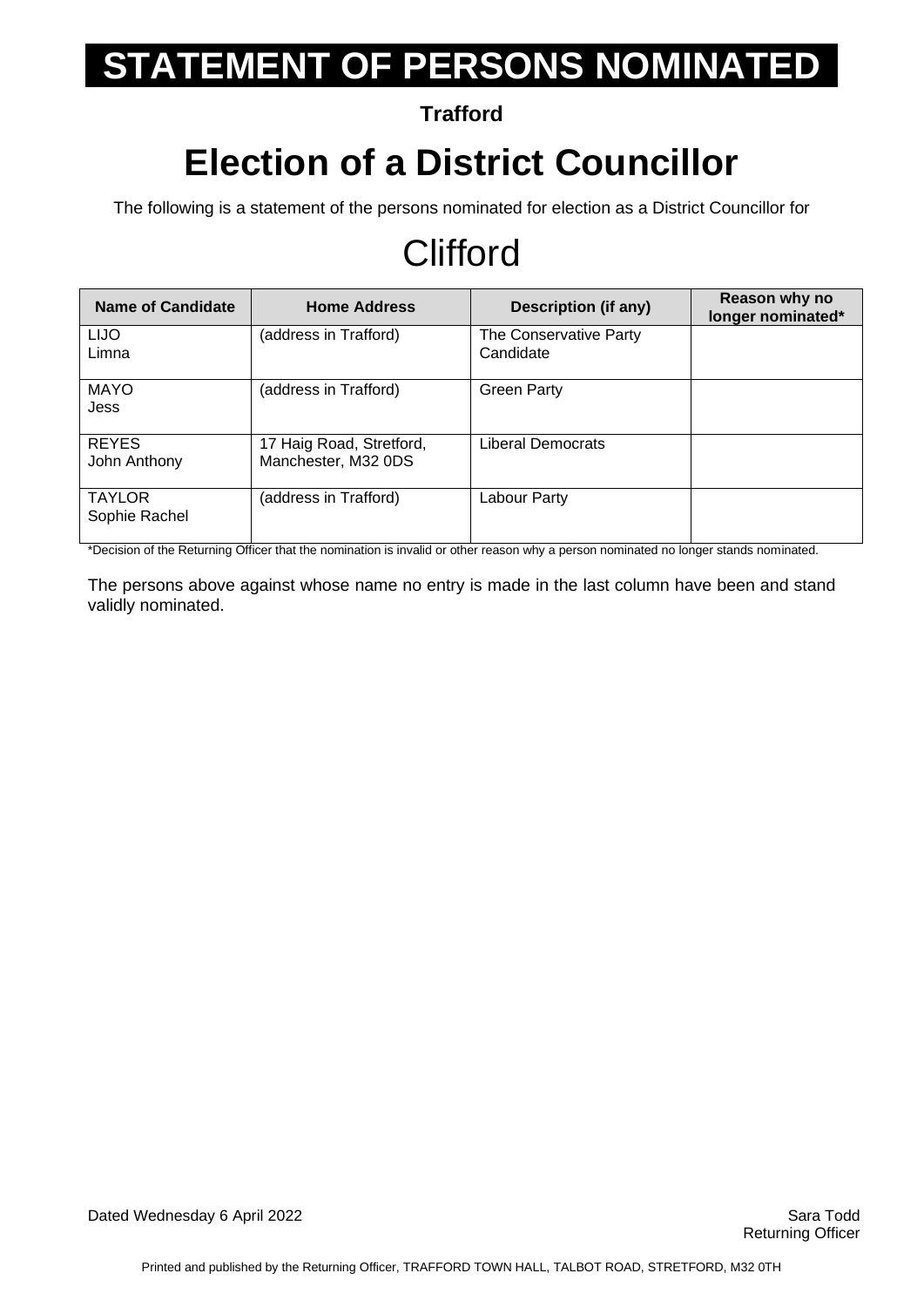#### **Trafford**

## **Election of a District Councillor**

The following is a statement of the persons nominated for election as a District Councillor for

## Davyhulme East

| <b>Name of Candidate</b>               | <b>Home Address</b>                                   | <b>Description (if any)</b>         | Reason why no<br>longer nominated* |
|----------------------------------------|-------------------------------------------------------|-------------------------------------|------------------------------------|
| <b>DILLON</b><br><b>Steve</b>          | 2 Bransford Road, Urmston,<br>Manchester, M41 7AE     | The Conservative Party<br>Candidate |                                    |
| <b>KINSELLA</b><br>Timothy John        | 318 Moorside Road,<br>Urmston, Manchester, M41<br>5SF | <b>Liberal Democrats</b>            |                                    |
| <b>PROCTER</b><br><b>Shirley Blair</b> | (address in Trafford)                                 | Labour Party                        |                                    |
| <b>TENNANT</b><br><b>Steve</b>         | (address in Trafford)                                 | <b>Green Party</b>                  |                                    |

\*Decision of the Returning Officer that the nomination is invalid or other reason why a person nominated no longer stands nominated.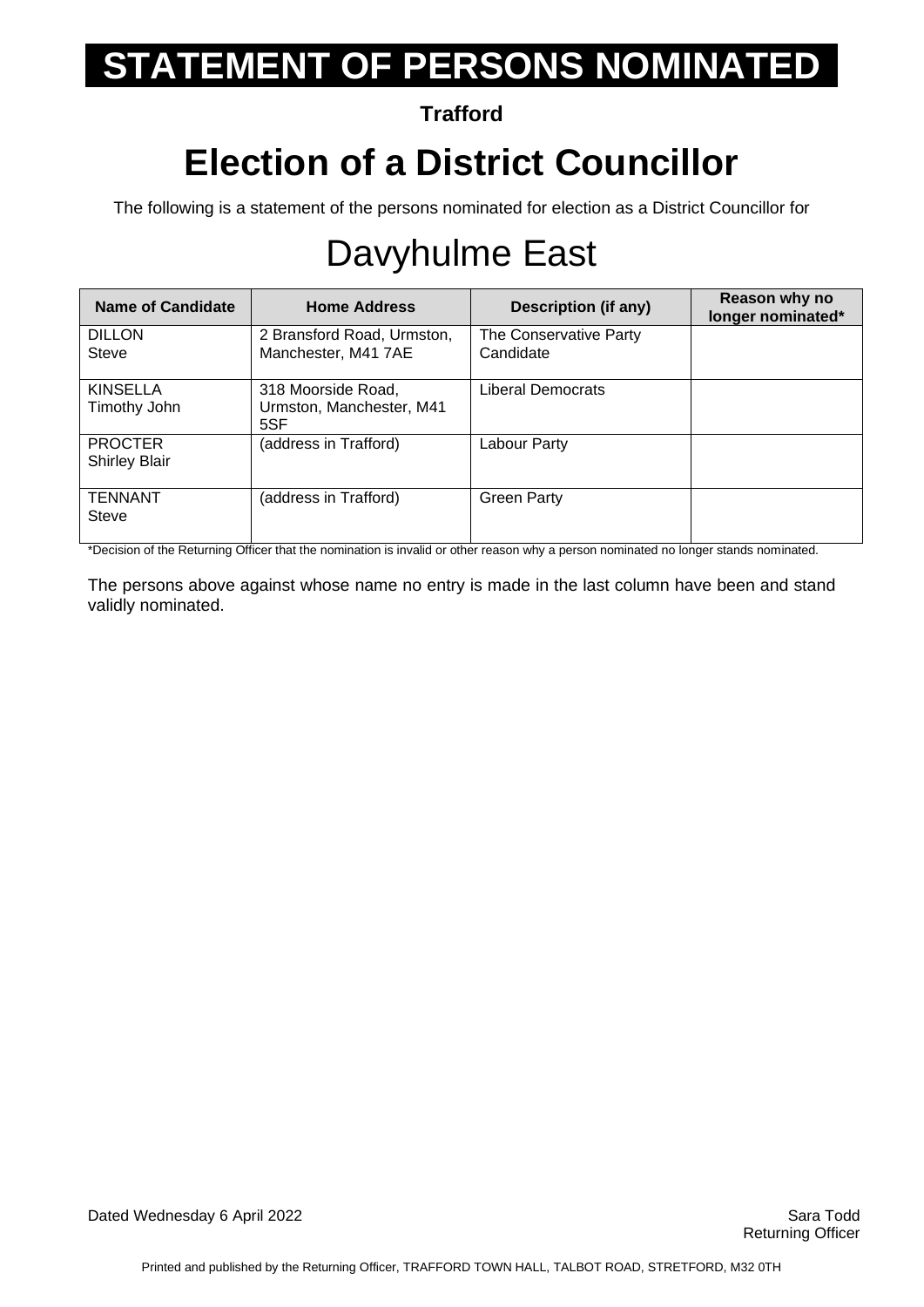#### **Trafford**

## **Election of a District Councillor**

The following is a statement of the persons nominated for election as a District Councillor for

## Davyhulme West

| Name of Candidate                | <b>Home Address</b>                                      | Description (if any)                | Reason why no<br>longer nominated* |
|----------------------------------|----------------------------------------------------------|-------------------------------------|------------------------------------|
| <b>CHATTERTON</b><br>Kevin Peter | 7 Balmain Road, Urmston,<br>M41 5TR                      | <b>Green Party</b>                  |                                    |
| <b>HAWORTH</b><br>Tracey Beryl   | (address in Trafford)                                    | The Conservative Party<br>Candidate |                                    |
| <b>WHITHAM</b><br>Graham         | (address in Trafford)                                    | Labour Party                        |                                    |
| <b>ZUK</b><br>Gerald Alan        | 28 Leamington Road,<br>Davyhulme, Manchester,<br>M41 7AZ | Liberal Democrats                   |                                    |

\*Decision of the Returning Officer that the nomination is invalid or other reason why a person nominated no longer stands nominated.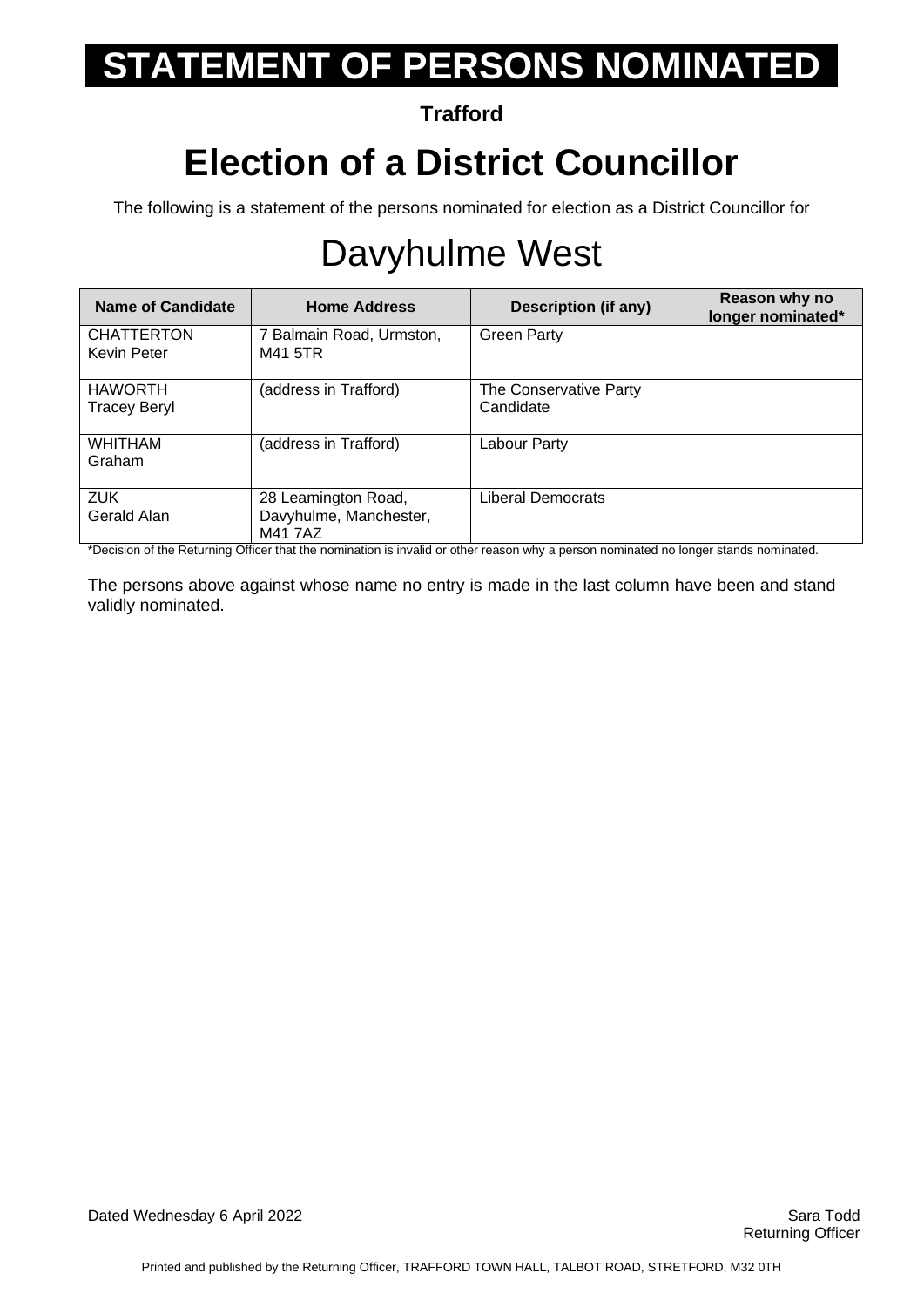**Trafford**

#### **Election of a District Councillor**

The following is a statement of the persons nominated for election as a District Councillor for

#### Flixton

| <b>Name of Candidate</b>         | <b>Home Address</b>                                   | Description (if any)                | Reason why no<br>longer nominated* |
|----------------------------------|-------------------------------------------------------|-------------------------------------|------------------------------------|
| <b>CAMPION</b><br>Mark Michael   | (address in Trafford)                                 | Liberal Democrats                   |                                    |
| <b>COTTER</b><br>Katrin          | 102 Derwent Road, Flixton,<br>M41 8UD                 | <b>Green Party</b>                  |                                    |
| <b>COUPE</b><br>Jonathan Russell | 6 Lostock Avenue, Flixton,<br>M41 5RL                 | The Conservative Party<br>Candidate |                                    |
| <b>THOMAS</b><br>Simon Garfield  | 102 Woodsend Road.<br>Flixton, Manchester, M41<br>8QZ | Labour Party                        |                                    |

\*Decision of the Returning Officer that the nomination is invalid or other reason why a person nominated no longer stands nominated.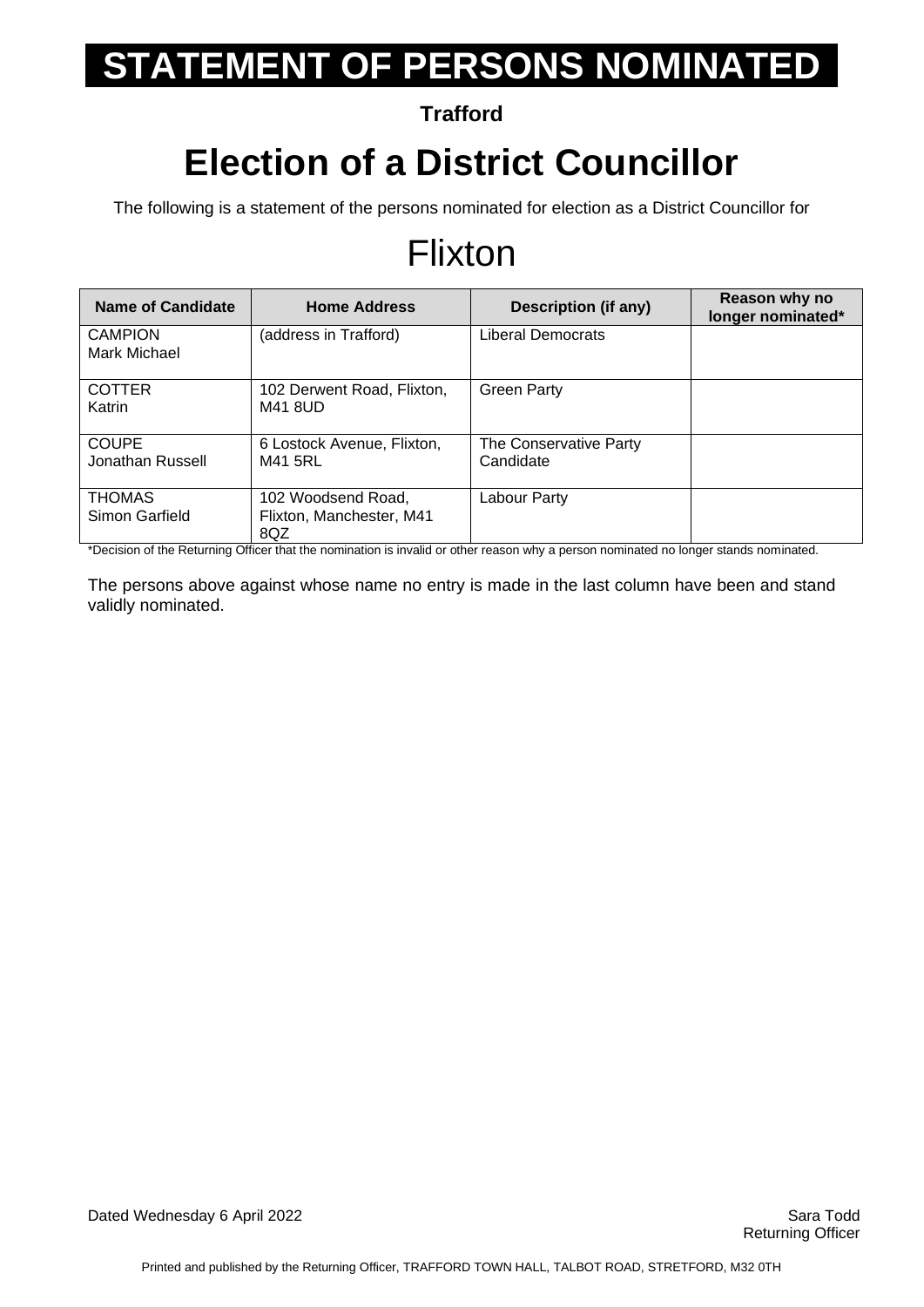**Trafford**

## **Election of District Councillors**

The following is a statement of the persons nominated for election as a District Councillor for

## Gorse Hill

| <b>Name of Candidate</b>                   | <b>Home Address</b>                                      | <b>Description (if any)</b>         | Reason why no<br>longer nominated* |
|--------------------------------------------|----------------------------------------------------------|-------------------------------------|------------------------------------|
| <b>ACTON</b><br>David                      | (address in Trafford)                                    | Labour Party                        |                                    |
| <b>BUTLER</b><br>Chris                     | 16 Cranford Avenue,<br>Stretford, Manchester, M32<br>0UJ | <b>Liberal Democrats</b>            |                                    |
| CARBERRY-POWER<br>Dawn Lee                 | 8 Kendal Road, Stretford,<br>Manchester, M32 0DZ         | <b>Liberal Democrats</b>            |                                    |
| <b>CLITHEROE</b><br>Laura Jane             | (address in Trafford)                                    | <b>Green Party</b>                  |                                    |
| <b>DONNELLY</b><br>Stuart John             | (address in Trafford)                                    | The Conservative Party<br>Candidate |                                    |
| <b>GIBB</b><br>Hazel Joy                   | 95 Haig Road, Stretford,<br>Manchester, M32 0DP          | Independent                         |                                    |
| <b>HORNBY</b><br>Fianna Frances<br>Ritchen | (address in Trafford)                                    | Labour Party                        |                                    |
| <b>JOHN</b><br>Lijo                        | (address in Trafford)                                    | The Conservative Party<br>Candidate |                                    |
| <b>PATEL</b><br>Sanjai                     | (address in Trafford)                                    | <b>Green Party</b>                  |                                    |

\*Decision of the Returning Officer that the nomination is invalid or other reason why a person nominated no longer stands nominated.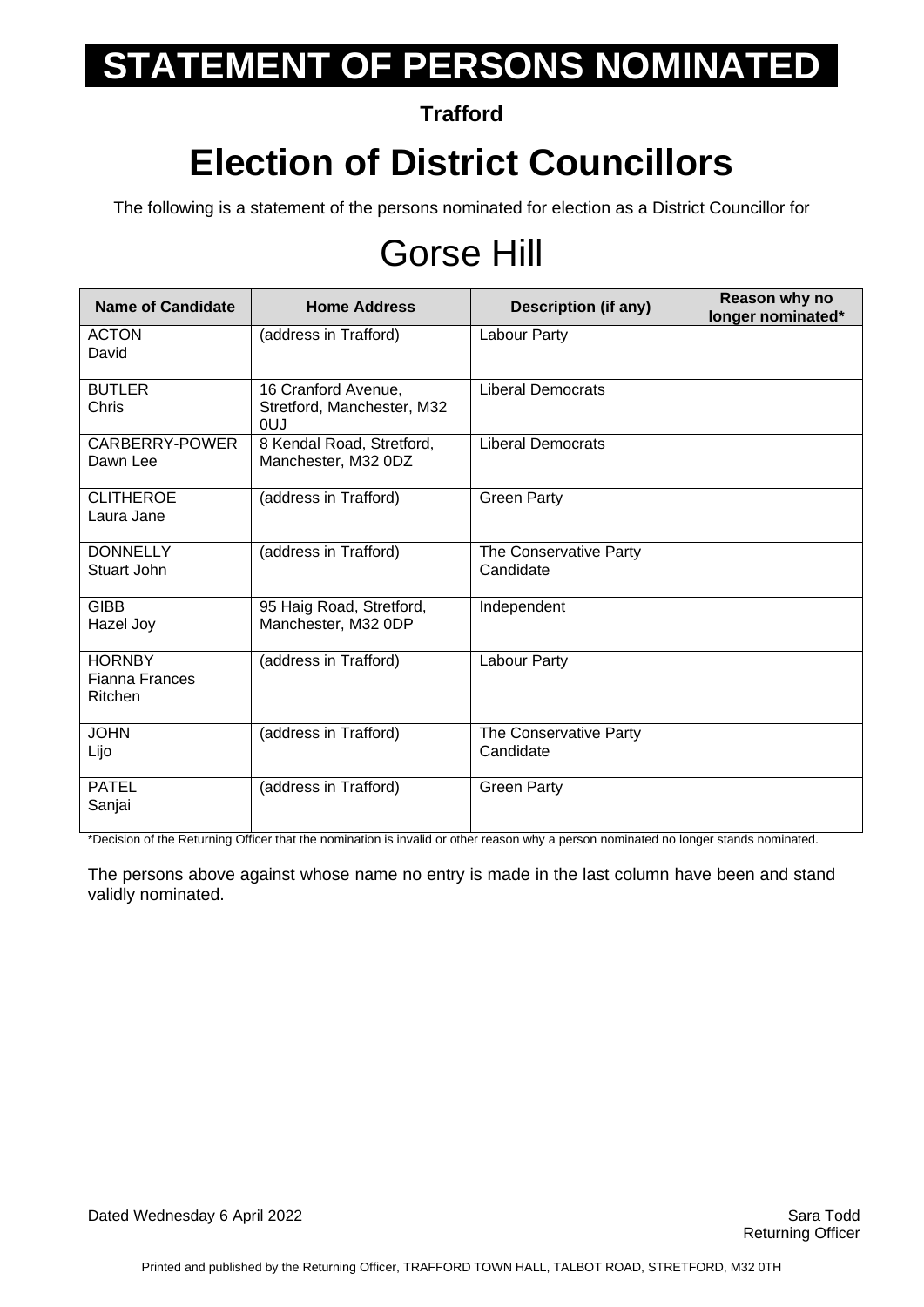**Trafford**

### **Election of a District Councillor**

The following is a statement of the persons nominated for election as a District Councillor for

## Hale Barns

| <b>Name of Candidate</b>      | <b>Home Address</b>                                           | Description (if any)                | Reason why no<br>longer nominated* |
|-------------------------------|---------------------------------------------------------------|-------------------------------------|------------------------------------|
| <b>BUTT</b><br>Dylan          | (address in Trafford)                                         | The Conservative Party<br>Candidate |                                    |
| <b>LEPORI</b><br>Simon Edward | 22 Kendal Road, Stretford,<br>Manchester, M32 0DZ             | Liberal Democrats                   |                                    |
| <b>SCHORAH</b><br>David       | 12 Egerton Road, Hale,<br>Altrincham, WA15 8EE                | <b>Green Party</b>                  |                                    |
| <b>TWINEY</b><br>Barbara Ruth | 31 Clay Lane, Timperley,<br>Altrincham, Cheshire, WA15<br>7AF | Labour & Co-operative Party         |                                    |

\*Decision of the Returning Officer that the nomination is invalid or other reason why a person nominated no longer stands nominated.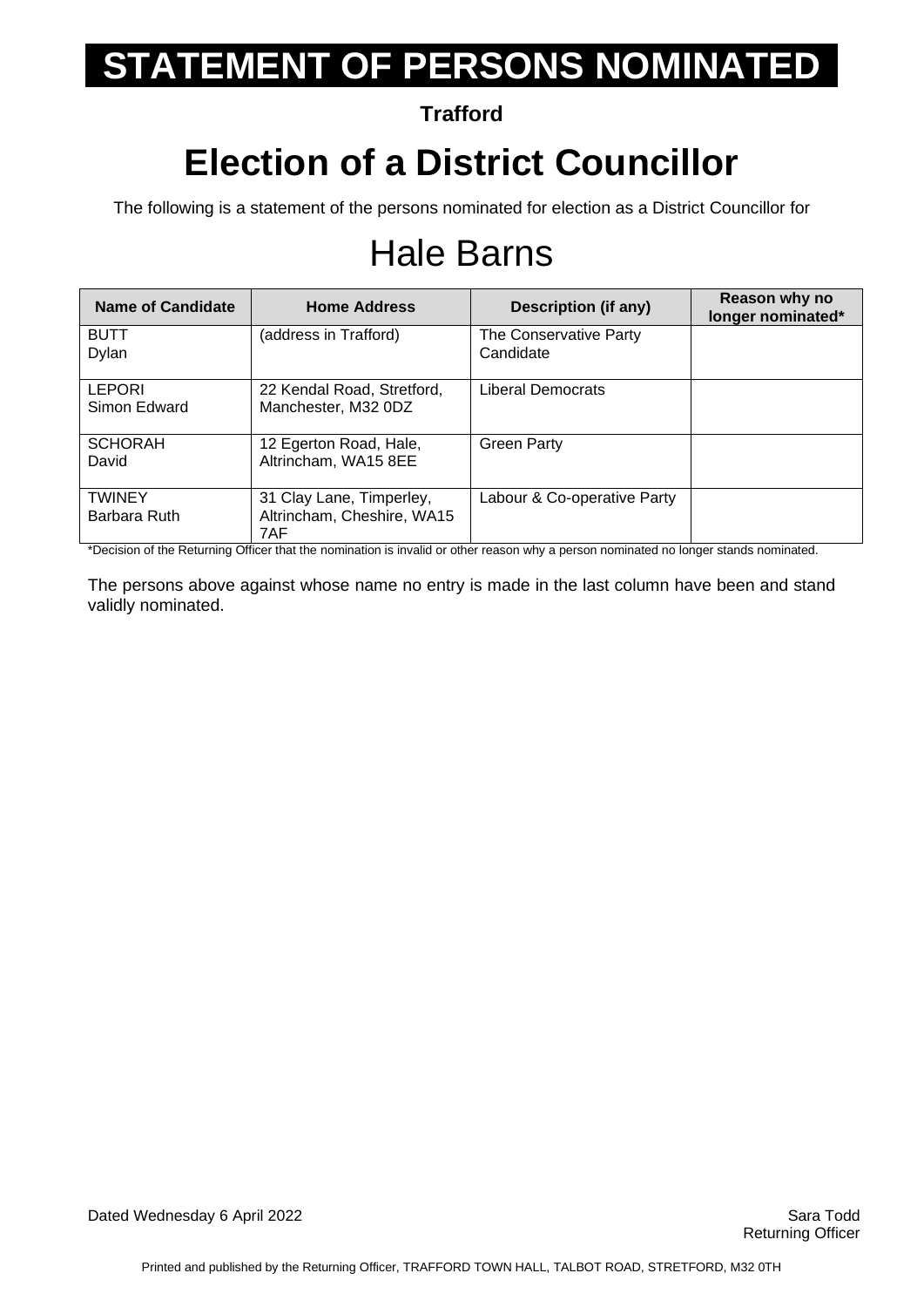#### **Trafford**

## **Election of a District Councillor**

The following is a statement of the persons nominated for election as a District Councillor for

## Hale Central

| Name of Candidate                | <b>Home Address</b>   | Description (if any)                | Reason why no<br>longer nominated* |
|----------------------------------|-----------------------|-------------------------------------|------------------------------------|
| <b>BRODIE</b><br>John Robert     | (address in Trafford) | The Conservative Party<br>Candidate |                                    |
| <b>LEICESTER</b><br>Jane Frances | (address in Trafford) | <b>Green Party</b>                  |                                    |
| MAYER<br><b>Charles William</b>  | (address in Trafford) | Labour Party                        |                                    |
| <b>RAMSBOTTOM</b><br>Marc Steven | (address in Trafford) | Liberal Democrats                   |                                    |

\*Decision of the Returning Officer that the nomination is invalid or other reason why a person nominated no longer stands nominated.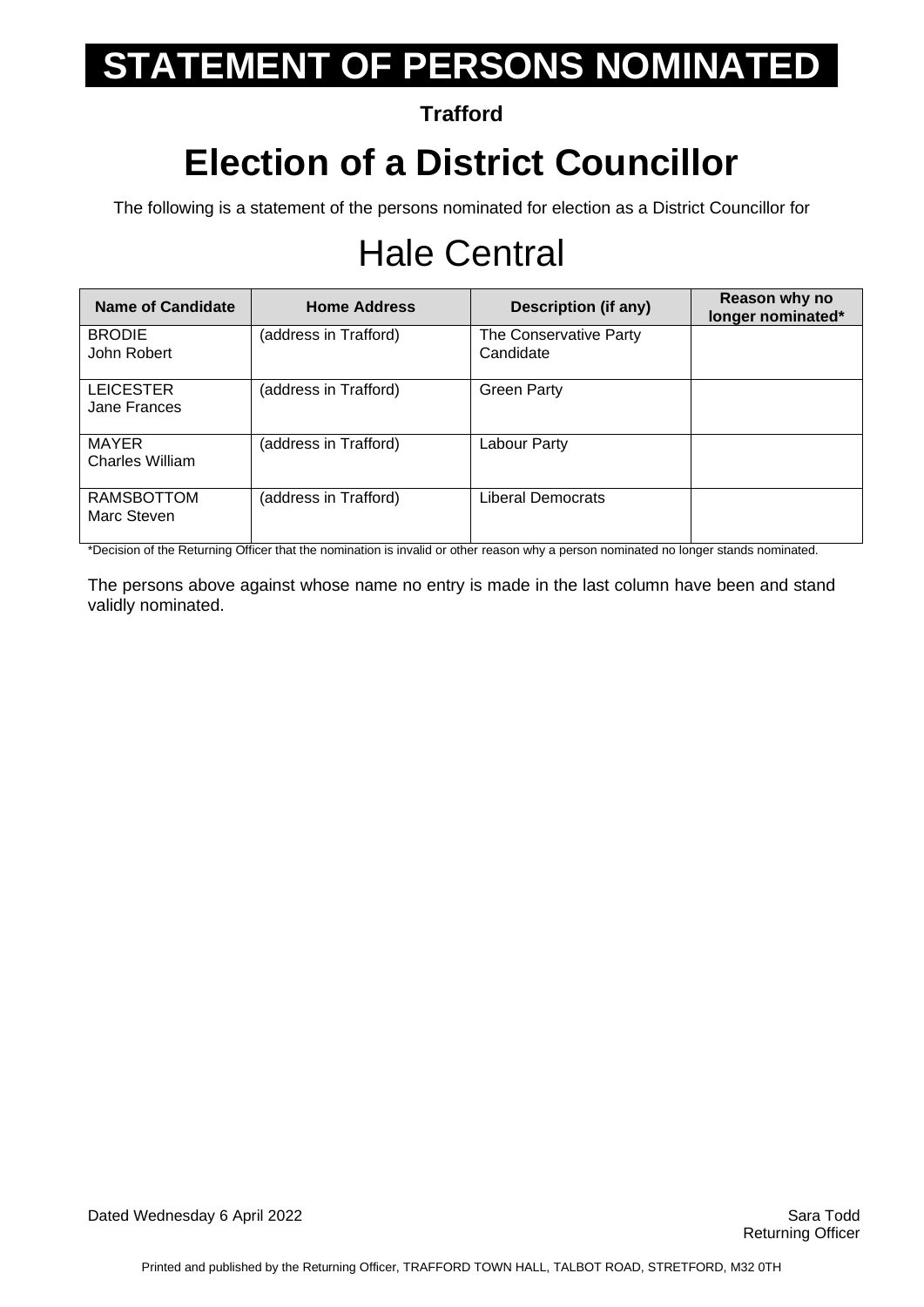#### **Trafford**

## **Election of a District Councillor**

The following is a statement of the persons nominated for election as a District Councillor for

## Longford

| Name of Candidate                  | <b>Home Address</b>                                  | <b>Description (if any)</b>         | Reason why no<br>longer nominated* |
|------------------------------------|------------------------------------------------------|-------------------------------------|------------------------------------|
| <b>FRYER</b><br>Anna Corrina       | (address in Trafford)                                | Liberal Democrats                   |                                    |
| <b>JARMAN</b><br>David Paul        | 61 Gorse Crescent, Stretford,<br>Manchester, M32 OUP | Labour Party                        |                                    |
| MAY<br>Daniel Richard              | (address in Trafford)                                | The Conservative Party<br>Candidate |                                    |
| <b>WESTBROOK</b><br>Margaret Emily | 1 Wansbeck Close, Stretford,<br>M32 8QU              | <b>Green Party</b>                  |                                    |

\*Decision of the Returning Officer that the nomination is invalid or other reason why a person nominated no longer stands nominated.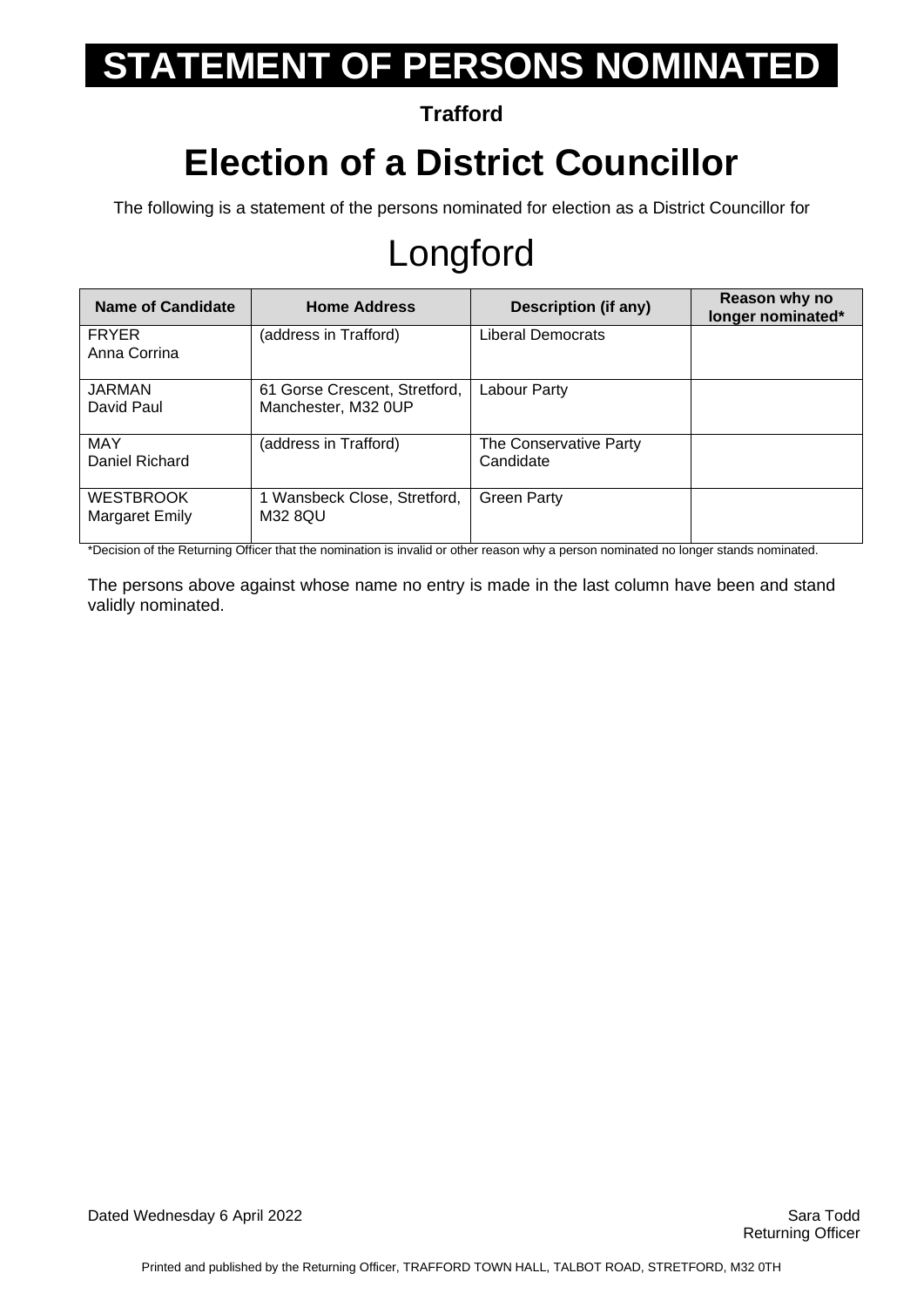**Trafford**

#### **Election of a District Councillor**

The following is a statement of the persons nominated for election as a District Councillor for

### Priory

| Name of Candidate                       | <b>Home Address</b>             | <b>Description (if any)</b>         | Reason why no<br>longer nominated* |
|-----------------------------------------|---------------------------------|-------------------------------------|------------------------------------|
| <b>DAGNALL</b><br>Louise Diane          | (address in Trafford)           | Labour Party                        |                                    |
| <b>PAUL</b><br>Rupali                   | (address in Trafford)           | The Conservative Party<br>Candidate |                                    |
| <b>STEPHENSON</b><br><b>Briony Ruth</b> | (address in Trafford)           | <b>Liberal Democrats</b>            |                                    |
| <b>TURNER</b><br>Dave                   | 1A Irlam Road, Sale, M33<br>2BH | <b>Green Party</b>                  |                                    |

\*Decision of the Returning Officer that the nomination is invalid or other reason why a person nominated no longer stands nominated.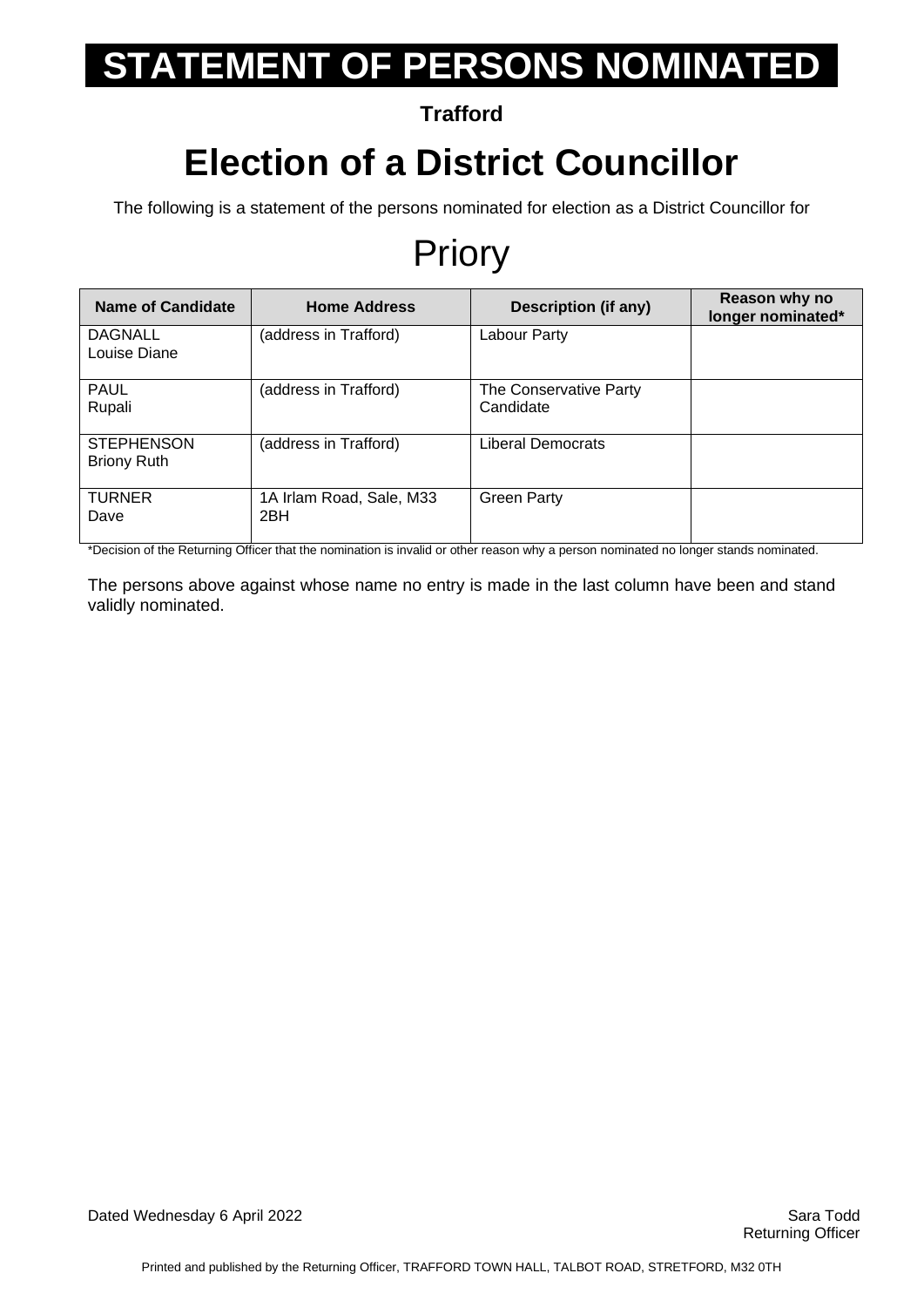**Trafford**

### **Election of a District Councillor**

The following is a statement of the persons nominated for election as a District Councillor for

## Sale Moor

| Name of Candidate                           | <b>Home Address</b>                                                      | Description (if any)                | Reason why no<br>longer nominated* |
|---------------------------------------------|--------------------------------------------------------------------------|-------------------------------------|------------------------------------|
| <b>HALLIDAY</b><br><b>Christopher James</b> | Apartment 5, 6 Woodheys,<br>Crossford Court, Dane Road,<br>Sale, M33 7HE | The Conservative Party<br>Candidate |                                    |
| <b>HARGREAVES</b><br>Chris James            | 5 Ridley Grove, Sale, M33<br>2PY                                         | <b>Green Party</b>                  |                                    |
| <b>MINIACI</b><br>Mario Emanuele            | (address in Trafford)                                                    | Liberal Democrats                   |                                    |
| <b>PATEL</b><br>Liz.                        | 2 Ellaston Drive, Urmston,<br>M41 0XB                                    | Labour Party                        |                                    |

\*Decision of the Returning Officer that the nomination is invalid or other reason why a person nominated no longer stands nominated.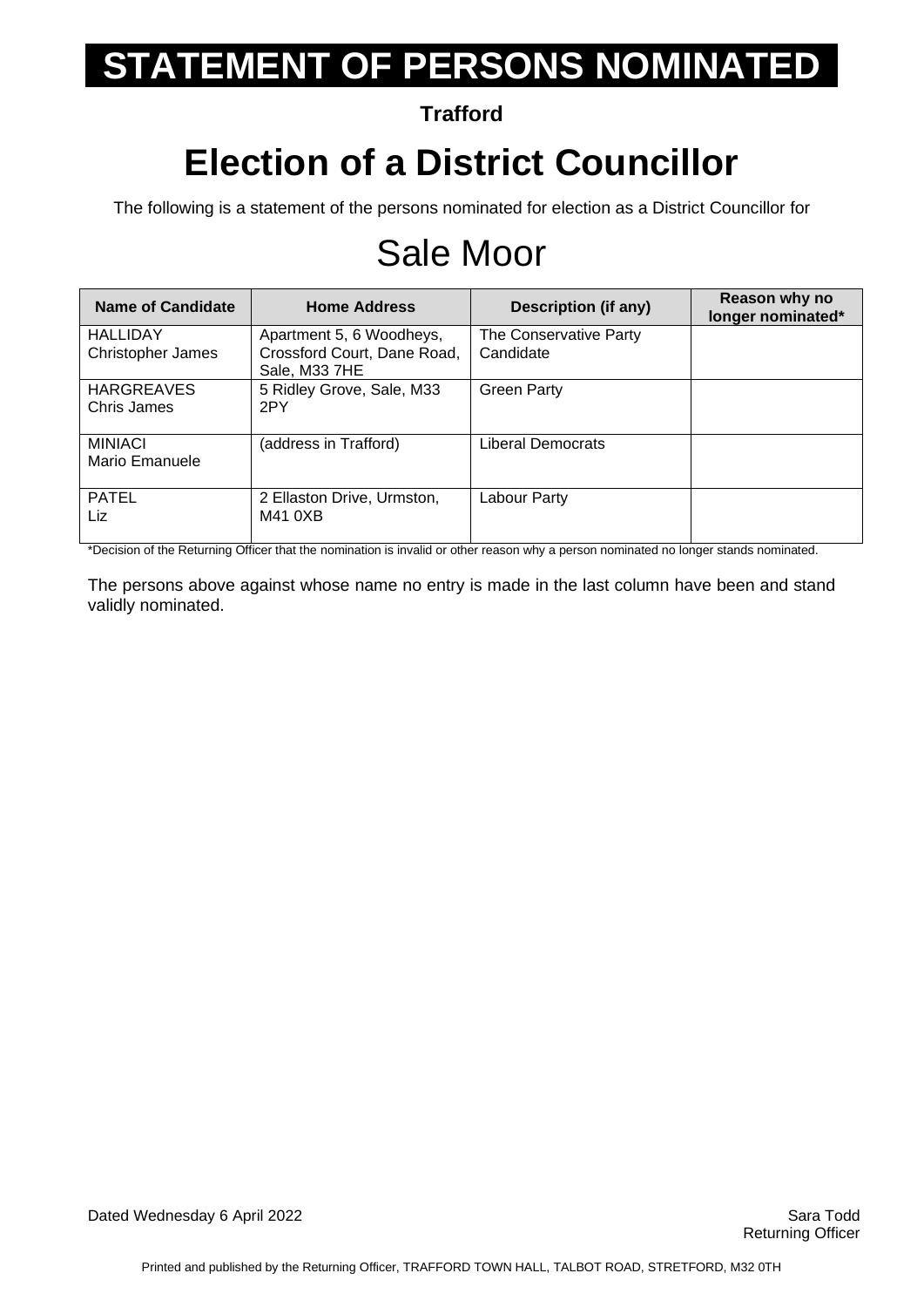**Trafford**

#### **Election of a District Councillor**

The following is a statement of the persons nominated for election as a District Councillor for

## St Mary`s

| <b>Name of Candidate</b>     | <b>Home Address</b>              | <b>Description (if any)</b>         | Reason why no<br>longer nominated* |
|------------------------------|----------------------------------|-------------------------------------|------------------------------------|
| <b>BIRD</b><br>Louise Claire | (address in Trafford)            | <b>Liberal Democrats</b>            |                                    |
| <b>DUNCAN</b><br><b>Rob</b>  | (address in Trafford)            | The Conservative Party<br>Candidate |                                    |
| <b>MCGLASHAN</b><br>James    | (address in Trafford)            | <b>Green Party</b>                  |                                    |
| <b>PARKER</b><br>Eve Rebecca | 4 Haddon Grove, Sale, M33<br>7TT | Labour Party                        |                                    |
| <b>WOOD</b><br>Lucy Anne     | (address in Trafford)            | <b>Womens Equality Party</b>        |                                    |

\*Decision of the Returning Officer that the nomination is invalid or other reason why a person nominated no longer stands nominated.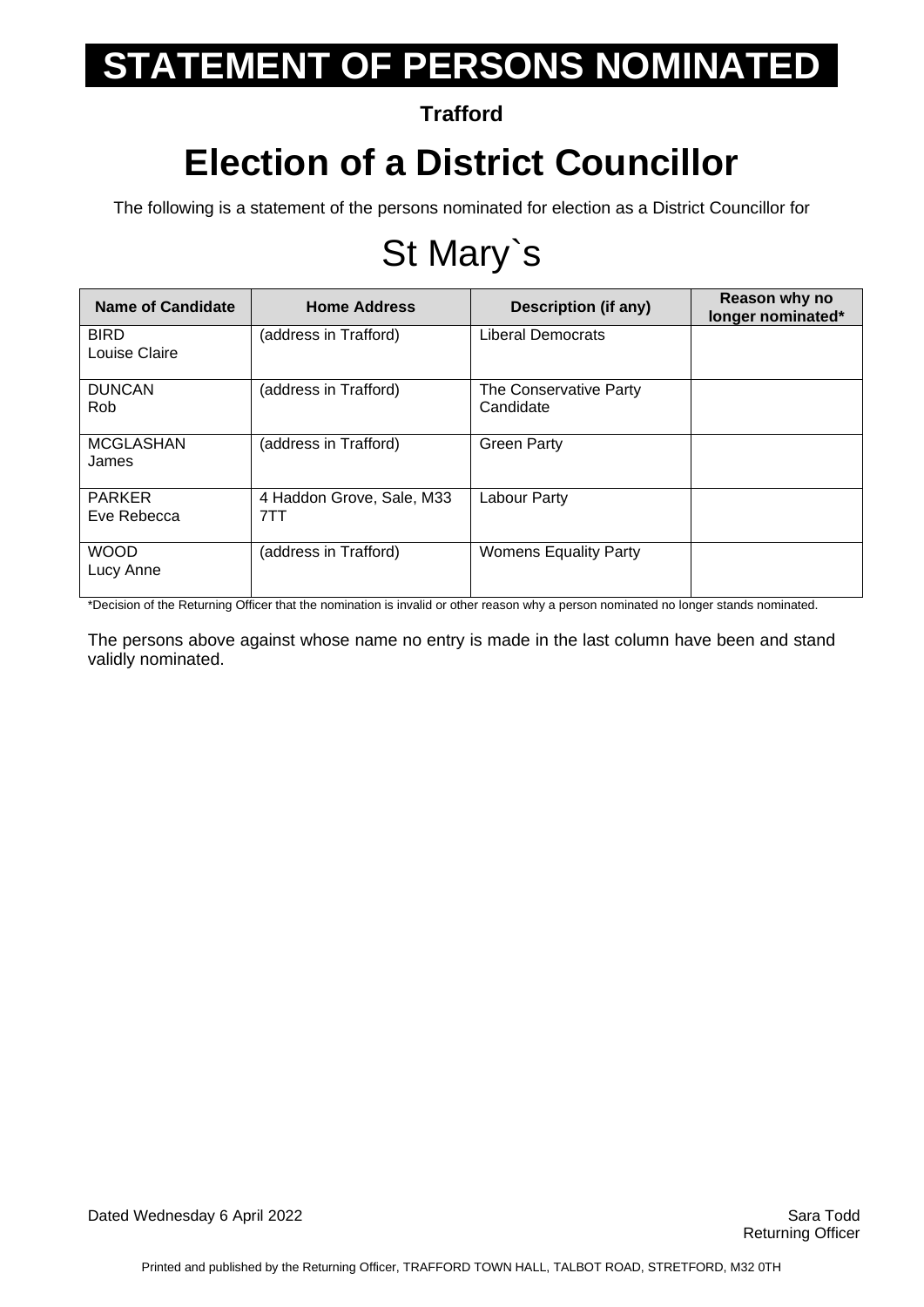**Trafford**

### **Election of a District Councillor**

The following is a statement of the persons nominated for election as a District Councillor for

### **Stretford**

| Name of Candidate              | <b>Home Address</b>                              | Description (if any)                | Reason why no<br>longer nominated* |
|--------------------------------|--------------------------------------------------|-------------------------------------|------------------------------------|
| O'NEILL<br>Liz                 | 80 Cyprus Street, Stretford,<br>M32 8BE          | <b>Green Party</b>                  |                                    |
| <b>POWER</b><br>Stephen Lee    | 8 Kendal Road, Stretford,<br>Manchester, M32 0DZ | Liberal Democrats                   |                                    |
| <b>SLATER</b><br>Jane Winifred | 3 Jackson Street, Stretford,<br>M32 8AY          | Labour Party                        |                                    |
| <b>TAYLOR</b><br>Susan Karen   | (address in Trafford)                            | The Conservative Party<br>Candidate |                                    |

\*Decision of the Returning Officer that the nomination is invalid or other reason why a person nominated no longer stands nominated.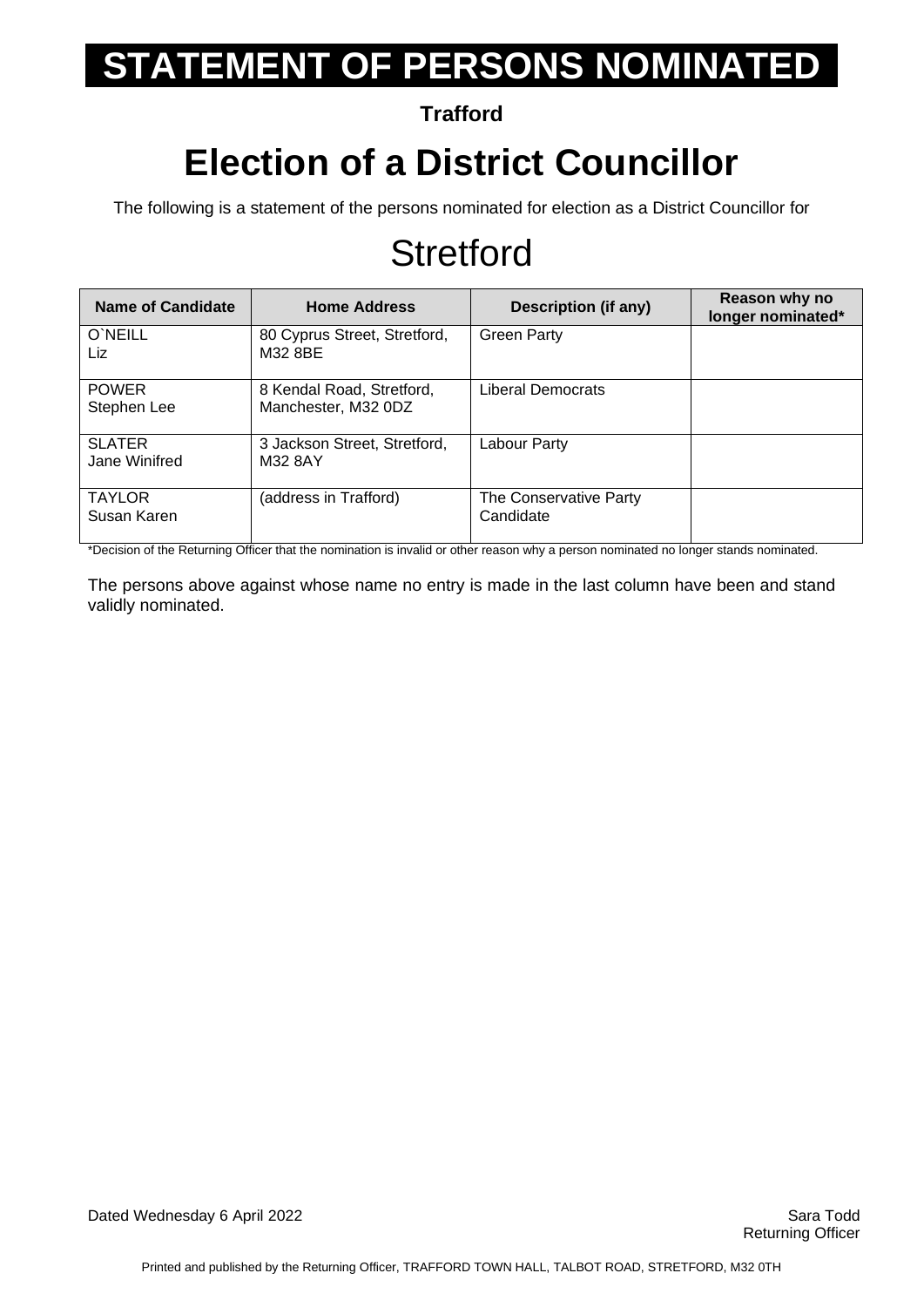**Trafford**

## **Election of a District Councillor**

The following is a statement of the persons nominated for election as a District Councillor for

## **Timperley**

| <b>Name of Candidate</b>                                   | <b>Home Address</b>                          | Description (if any)                | Reason why no<br>longer nominated* |
|------------------------------------------------------------|----------------------------------------------|-------------------------------------|------------------------------------|
| <b>EVANS</b><br>Nathan Morris France                       | (address in Trafford)                        | The Conservative Party<br>Candidate |                                    |
| <b>FRASS</b><br>Will                                       | (address in Trafford)                        | Liberal Democrats                   |                                    |
| <b>KYLE</b><br>Dan                                         | (address in Trafford)                        | <b>Green Party</b>                  |                                    |
| <b>SAVARY</b><br><b>Ulrich Stephane</b><br><b>Bertrand</b> | 5 Irwin Road, Altrincham,<br><b>WA14 5JR</b> | Labour Party                        |                                    |

\*Decision of the Returning Officer that the nomination is invalid or other reason why a person nominated no longer stands nominated.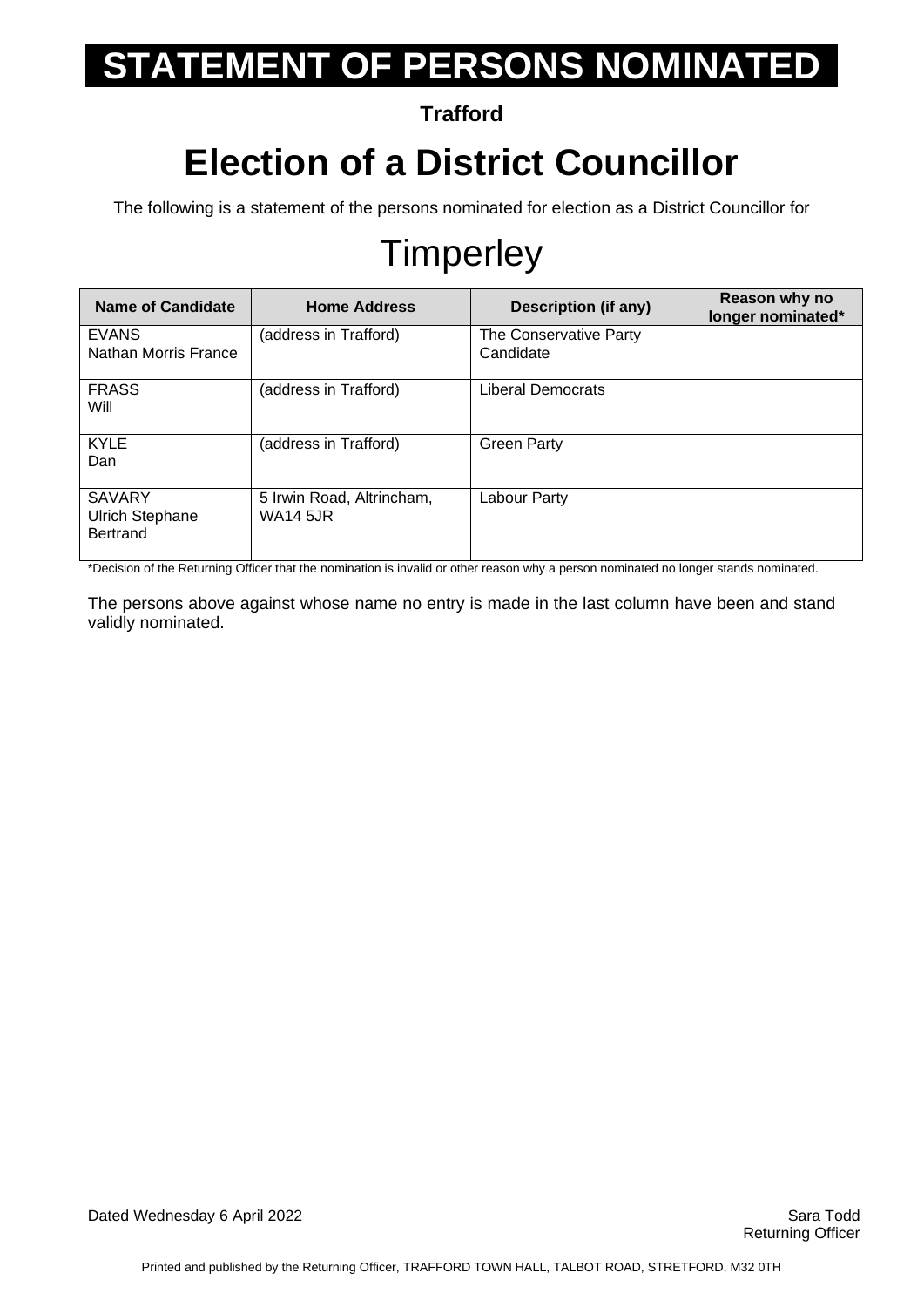#### **Trafford**

## **Election of a District Councillor**

The following is a statement of the persons nominated for election as a District Councillor for

#### Urmston

| <b>Name of Candidate</b>                           | <b>Home Address</b>   | Description (if any)                | Reason why no<br>longer nominated* |
|----------------------------------------------------|-----------------------|-------------------------------------|------------------------------------|
| <b>FRANKLIN-</b><br><b>JOHNSTON</b><br>John Robert | (address in Trafford) | <b>Liberal Democrats</b>            |                                    |
| <b>GORANIA</b><br>Veja                             | (address in Trafford) | The Conservative Party<br>Candidate |                                    |
| <b>PROCTER</b><br>Kevin Alan                       | (address in Trafford) | Labour Party                        |                                    |
| <b>WHYTE</b><br>Luciya                             | (address in Trafford) | <b>Green Party</b>                  |                                    |

\*Decision of the Returning Officer that the nomination is invalid or other reason why a person nominated no longer stands nominated.